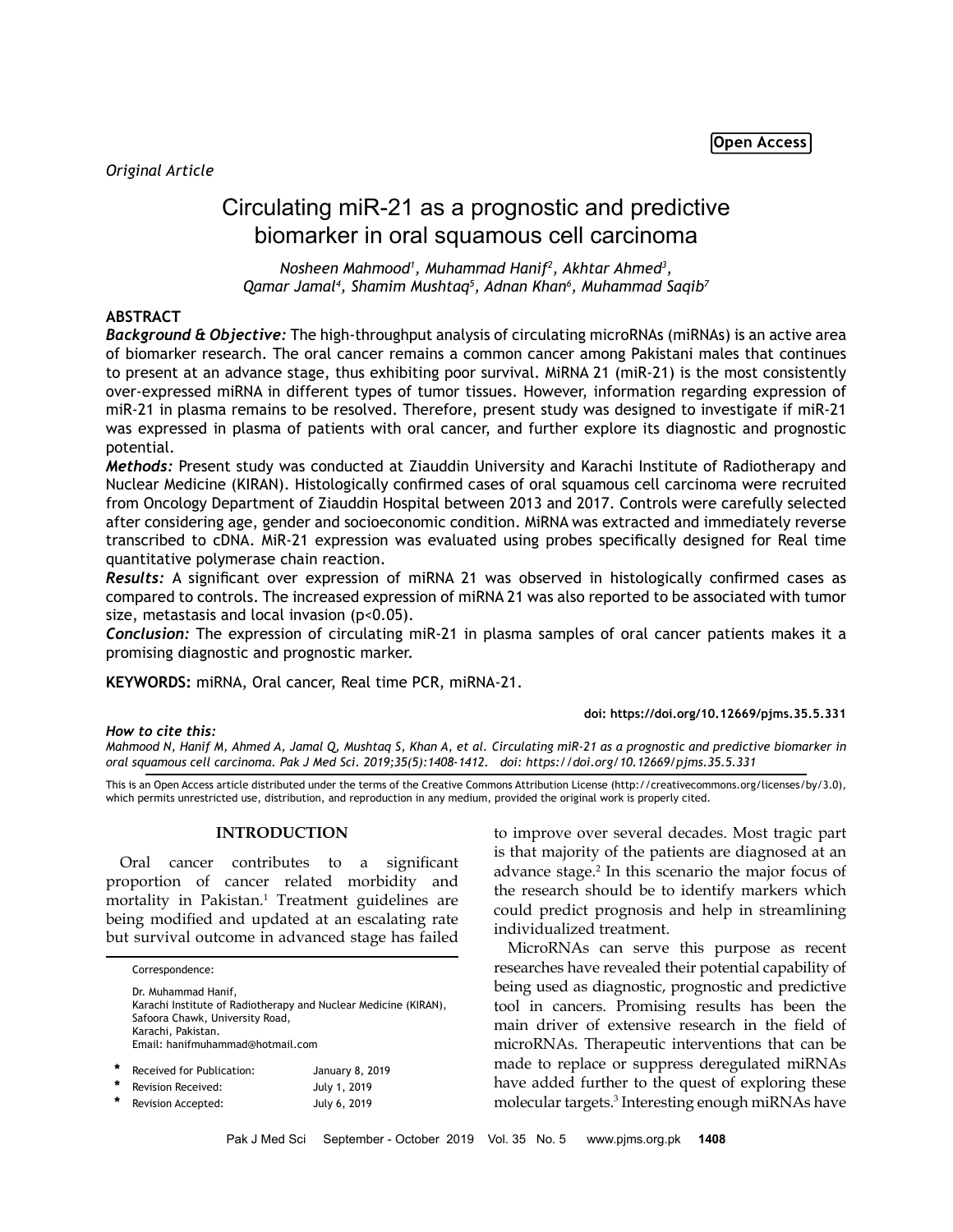not only been discovered in tumor tissue but can also be recovered from body fluids including serum and plasma of cancer patients and thus may serve as an important minimally invasive diagnostic tool.4

Circulating miRNAs are highly stable, owing to protection against RNAses offered by modifications like uridinylation, adenylation and methylations. Moreover, enclosure in micro vesicles and binding to RNA binding proteins contribute further to their stability in blood. This makes circulating miRNAs an attractive diagnostic tool.5

MiR-21 is one of the oncogenic microRNAs which promotes carcinogenesis via its anti apoptotic effect. MiRNA-21 gene is located at intron 10 on chromosome 17. Generally, miR-21 is observed to be up-regulated in cancers, and its suppression causes downsizing of tumor. It is also observed to contribute chemo resistance to the tumors.<sup>6</sup> It also contributes in controlling genes like PTEN, TGF β, PDCD4 which are involved in the initial stage of cancers.7 Wei, 2011 and Yang Yu et al. experimentally validated PTEN as a target gene for miR-21. They found mir-21 inhibiting PTEN a tumor suppressor gene in prostate cancer cell line causing enhanced proliferation and invasion.<sup>8</sup> It is proposed that miR-21 is involved in carcinogenesis via its ability to inhibit apoptosis.9 To validate this and to find out the effect of miR-21 on its target genes Ma X *et al*. performed experiments on mice. They knocked out miR-21 allele in mouse ES. To achieve this they generated a vector which replaces precursor to miR-21 with neomycin (NEO)–resistance expression cassette. They observed miR-21 deficient mice to have significantly lower rate of papilloma development suggesting a protective effect against chemically induced skin carcinogenesis.10

Gombos K et al. also concluded from their work that mir-21 has a higher expression in Oral cancer.<sup>11</sup> Expression of miR-21 in Oral cancer tumor tissue has been researched, however utility of the same as a plasma biomarker remains unknown. Objective of this study was to investigate expression of miR-21 in plasma of Oral cancer patients, to explore its diagnostic potential and to correlate the expression with various clinicopathological variables of Oral cancer.

#### **METHODS**

Present study was carried out at Ziauddin University and Karachi Institute of Radiotherapy and Nuclear Medicine (KIRAN). A total of 100 biopsy proven cases of Oral Squamous cell carcinoma were recruited via purposive sampling from Oncology department Ziauddin University between June 2013 and April 2017. Controls were carefully selected as healthy individuals of similar age group and gender as of tests. These controls were either healthy blood related family members of the cases or healthy individuals from same socio economic group. Board of Advanced studies and Ethical Review Committee of Ziauddin University gave approval of the protocol and written informed consent was obtained from all study subjects.

After conducting an interview and physical examination, 10 ml of venous blood was collected in EDTA tubes. Samples were left for 15 mins and the supernatant buffy coat plasma was transferred to Eppendorf tube for RNA extraction.

*RNA Extraction:* RNA was extracted within 12- 18 hrs of blood collection and cDNA synthesized immediately from eluted RNA to avoid any chances of RNA degradation. RNA was extracted through Favorgen Nucleic acid extraction kit. Total RNA was extracted according to kit's protocol.

*cDNA synthesis:* cDNA was synthesized via Thermo fisher Revert Aid cDNA Synthesis kit. For cDNA preparation we added MMLV RT 4 µl, dNTPs 2 µl, DTT 0.5 µl, Oligo dT primer 1µl, reverted RT 1 µl, RNAse inhibitor 1 µl, distilled  $H_2O$ 3.25  $\mu$ l and eluted miRNA 4  $\mu$ l to prepare a final volume of 17 µl. cDNA was prepared according to the set protocol as follows, incubation at 42º C for 50 min, then 70ºC for 10 min and then 4ºC. The cDNA was then stored at -80ºC until further analysis.

*MiR-21 Expression:* The same set of primers were used as previously reported by Wei et al. 12 Following set of primers were used for sequencing 5'UAGCAGCACGUAAAUAUUGGCG3' for miR-16 5' UAGCUUAUCAGACUGAUGUUGA3' for miR-21; and 5'UCACCGGGUGUAAAUCAGCUUG3' for cel-miR-39.

Considering low yield of miRNA in circulation its integrity and successful cDNA synthesis was evaluated by expression of GAPDH gene according to protocol by Thermo scientific. Samples which expressed a 496 kb band of GAPDH were further processed for miR-21 analysis. The amplification of internal control miR-16 was considered as a further proof of good quality miRNA extraction. For normalization of data mir-16 was used as endogenous controls.12

Real-time PCR was performed using SYBR green quantitative PCR reagent kit (Thermo scientific) on BioRad CFX96 analyzer. Each sample was analyzed in duplicate and appropriate negative controls were included. The 13 µl PCR volume for amplification included 2µl of cDNA, 6.5µl of SYBR Green PCR Master Mix, 1.5 $\mu$ l of primers and 3 $\mu$ l of H<sub>2</sub>O. The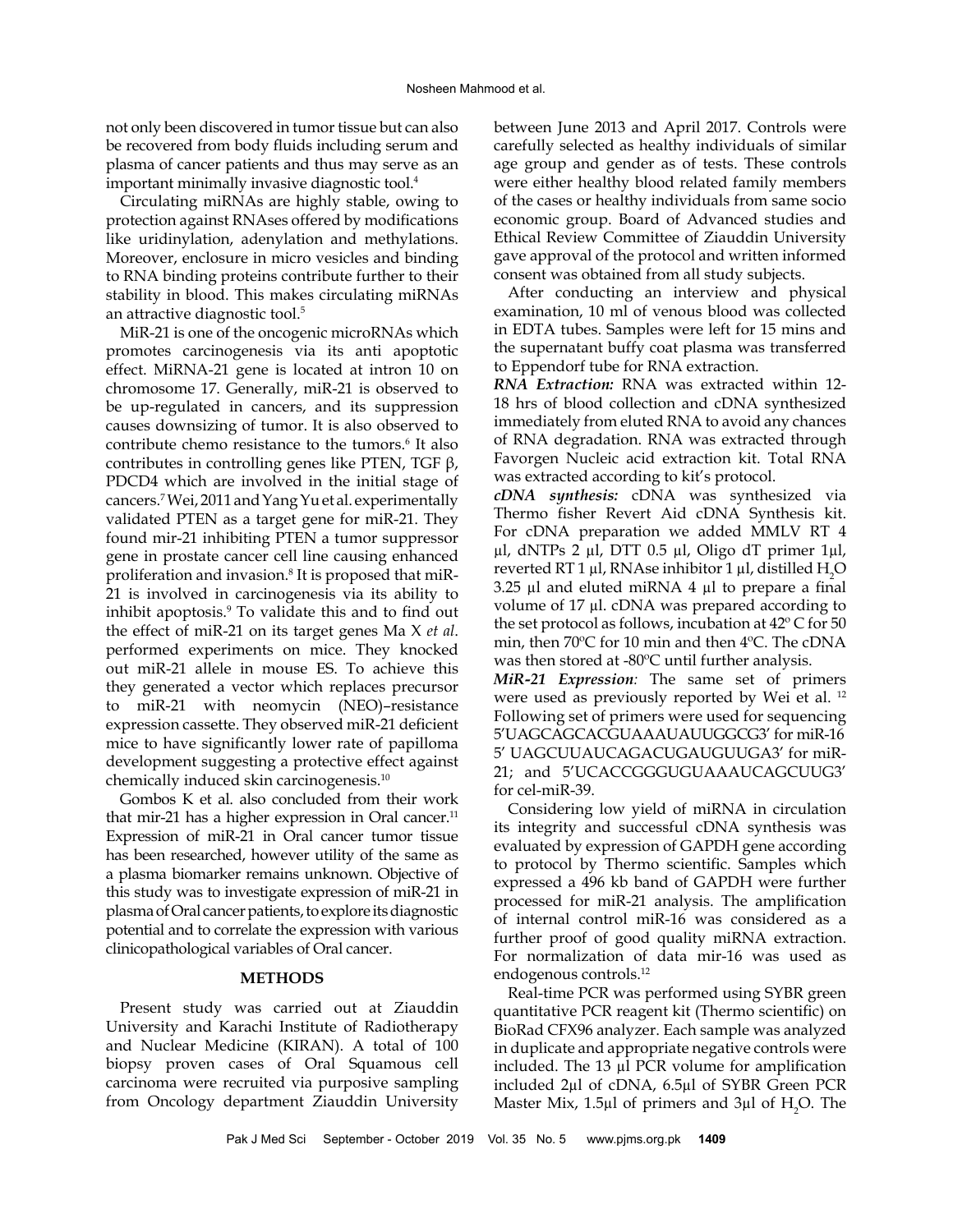reaction mixture was run at 95°C for 3 min, followed by 40 cycles of 95°C for 5 s, 62°C for 35 s in which fluorescence was acquired. Rox was used as back ground noise on PCR program. Each sample was tested in duplicate. The expression levels of miR-21 were calculated utilizing the  $2^{-\Delta\Delta}$ Ct method.<sup>13</sup>

*Statistical analysis:* Statistical analysis of data was done via SPSS version 24. To express outcomes of qualitative variables frequency and percentages were used whereas mean with standard deviation was used for continuous variables. For comparison of variables chi square test was used for qualitative variables. Quantitative variables were compared using Students t test in sets of two groups and one way ANOVA for more than two groups. To differentiate miR-21 between cases and controls Receiver Operating Curves (ROC) were generated. Pearson's correlation was used to correlate quantitative variables. A p-value of  $\leq 0.05$  was considered statistically significant.

# **RESULTS**

A total of 100 samples (Oral cancer patients) and 100 controls were selected in the present study. Age and sex were not significantly different between cases and controls. There were 136 males and 64 females in both groups and average ct for both groups was same,  $32.29 \pm 4.98$  for males vs.  $31.77 \pm$ 5.4 for females, p=0.507, CI (-1.0164 to -2.0510). miR-21 expression was significantly higher among cases as compared to controls 29.4 ± 5.3 ct vs. 34.7± 3.95 Ct, p<0.005 (Fig.1). The cutoff for ct was set at 35 cycles, any expression below 35 ct was marked negative. To calculate relative expression Δ CT or Livek method was used.  $\Delta$  CT for cases was --5.39 whereas ΔCT for controls was -1.0371. ΔΔ CT of -6.4319 showed that cases had 6.3 times higher expression as compared to controls.

We did not observe any significant association between miR-21 expression and age, gender, ethnicity and smoking status. Out of 100 cases we had 67 Urdu speaking, 14 Sindi, 7 Baloch, 5 Punjabi, 3 Pashtoons and 4 others and expression of miR-21 was not different among various ethnic groups, p=0.869.

Upon comparing miR-21 level with tumor characteristics we did not observe any significant association with Tumor grade, nodal status and tumor recurrence. However, among different tumor sizes, a significantly higher expression was observed if tumor size was >4cm, p<0.001. Metastatic tumors and locally invasive tumors also showed a significantly higher expression of miR-21 as shown in Table-I. Hence we suggest that circulating miR-21 originates from tumor mass as suggested by a positive association with tumor size, local invasion and metastasis.

We had 7 patients who presented with tumor recurrence and they had a similar expression to the patients who presented with primary tumor, 30.57± 1.71 vs.  $29.44 \pm 5.0$ , p=0.557, CI (-2.66115-4.90919).

To calculate sensitivity and specificity of the marker any expression seen after 35 Ct was considered as negative. We found miR-21 had a sensitivity of 91% and specificity of 54% Receiver

| Table-I: Relationship between Plasma miR 21 expression and Clinicopathological variables of Oral Cancer. |  |  |  |  |
|----------------------------------------------------------------------------------------------------------|--|--|--|--|
|----------------------------------------------------------------------------------------------------------|--|--|--|--|

| Characteristic      |                         | Number | Mean ± Standard<br>Deviation | Confidence Interval | P-value |
|---------------------|-------------------------|--------|------------------------------|---------------------|---------|
| Age                 | $< 40 \text{ yrs}$      | 36     | $29.91 \pm 4.2$              | $-1.402$ to 2.621   | 0.549   |
|                     | $>40$ yrs               | 64     | $29.30 \pm 5.18$             |                     |         |
| Sex                 | Male                    | 69     | 29.91± 4.87                  | $-0.840$ to 3.313   | 0.240   |
|                     | Females                 | 31     | 28.67±4.67                   |                     |         |
| Smoking status      | Yes                     | 66     | 29.98±4.7                    | $-0.696$ to 3.35    | 0.196   |
|                     | No.                     | 34     | 28.65±4.94                   |                     |         |
| Grade               | Well differentiated     | 14     | $29.5 \pm 4.8$               |                     | 0.490   |
|                     | Moderate differentiated | 70     | $29.8{\pm}4.6$               |                     |         |
|                     | Poor differentiated     | 16     | $28.2 \pm 5.6$               |                     |         |
| Tumor Size          | $<$ 4 $cm$              | 50     | $31.37 \pm 3.69$             | 1.91-5.48           | < 0.001 |
|                     | $\geq 4$ cm             | 50     | $27.67 \pm 5.1$              |                     |         |
| <b>Nodal Status</b> | Node negative           | 6      | 29.18±4.67                   | $-4.43$ to 3.70     | 0.859   |
|                     | Node Positive           | 94     | $29.5 \pm 4.8$               |                     |         |
| Metastasis          | No.                     | 93     | 29.8±4.7                     | 1.53 to 9.41        | 0.007   |
|                     | Yes                     | 6      | 24.4±4.42                    |                     |         |
| Local Invasion      | No                      | 81     | 30.06±4.54                   | 0.4124 to 5.214     | 0.022   |
|                     | Yes                     | 19     | $27.2 \pm 5.5$               |                     |         |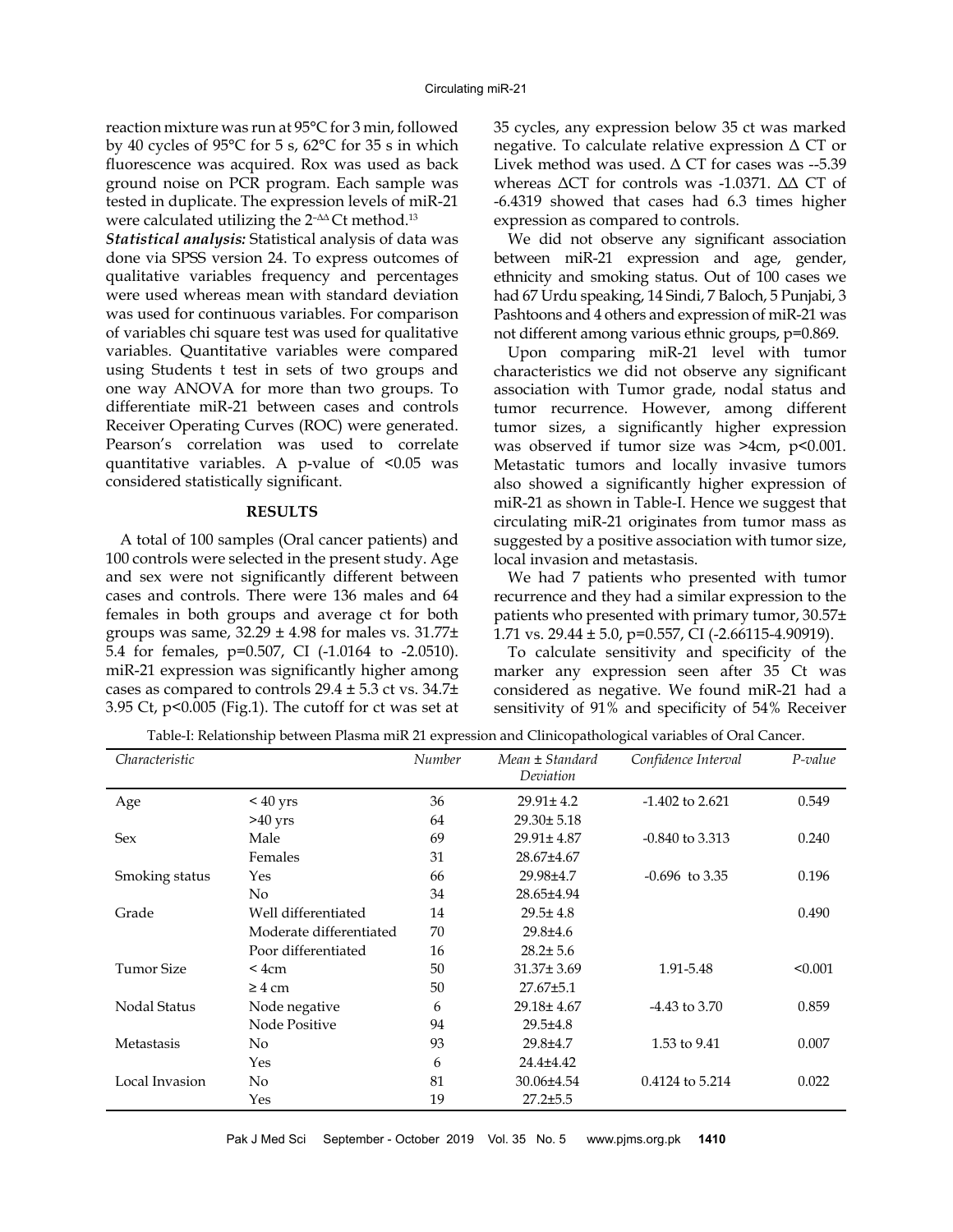

Fig 1:MiR- 21 is upregulated in Oral cancer as indicated by lower CT. MiR 21 expression in serum of Oral cancers and healthy controls determined by qRT-PCR (quantitative reverse transcription polymerase chain reaction. \*p≤0.05.

operating characteristic (ROC) curve was generated based on ct values of miR-21. The Area under curve  $(AUC)$  was 0.829, p<0.001 suggesting that miR-21 can be used as a marker to discriminate Oral cancer from normal healthy control (Fig.2).

# **DISCUSSION**

A higher expression of miR-21 in patients with oral squamous cell carcinoma was observed. miR-21 is amongst the first miRNA observed to be expressed in serum. Arantes et al. investigated role of miRNAs in Head and neck cancer by extracting miRNA from tumor tissue. To start with, they screened 15 cases on a microarray to identify miRNAs deregulated in Oral cancer and found mir-21 to be over expressed. They validated their findings on a larger set of patients using miR-21 specific primers on real time PCR and found miR-21 to be an independent prognostic factor in a model adjusted for age, tumor site and tumor resectability.<sup>14</sup> Similarly, Hedback N et al. investigated the expression of miR 21 in paraffin embedded tumor tissue and adjacent normal tissue from oral cancer cases using in situ hybridization. They observed a higher expression not only in cancer cells but also in tumor stroma and tumor blood vessels. Higher expression in tumor stroma was found to have a negative prognostic value on a multivariate analysis after adjusting for N stage and perineural invasion.<sup>15</sup>

Another study by Gombos et al. also checked for the miR-21 expression in tumor tissue and compared expression in the adjacent normal tissue. Upon comparing the expression through paired test they observed a significant over expression of miR-21 and receiver operating characteristic (ROC) curve showed a sensitivity and specificity of above 90%.<sup>11</sup>



Fig.2: Receiver operating characteristic (ROC) curve analysis for miR-21 based on RT-qPCR data in discriminating oral cancer from controls. Area under curve 0.829, p<0.001.

Major research done in the field of miRNA in Oral cancers is either on the cell lines or surgically resected tumor specimens. One major disadvantage of a tissue based biomarker is invasiveness associated with the procedure. To overcome this identification of circulating biomarkers has gained considerable momentum. However, assuming the low concentration of miRNA in circulation very little has been done to search for circulating miRNAs in blood. Tachiban et al. used a high throughput highly sensitive array to determine circulating miRNA profile. On a profile of 1211 human miRNAs 20 showed more than two fold change compared to healthy controls. Of these 20, 16 were up regulated and 4 down regulated. Mir-223 showed the most significant up regulation so it was further validated on real time PCR and was proposed as a potential biomarker for diagnosis of oral cancer.16 Tachibana *et al* and Reis *et al* discovered miR-186, miR-3651 and miR- 494 to be deregulated in serum of OSCCA.16,17

We also report a higher expression of miR-21 but, interestingly we measured miR-21 in serum of OSCCA patients making it possible to chalk out patient's prognosis via a less invasive serum biomarker. Shah S et al. conducted a comprehensive review of researches published on miR-21 in Oral squamous cell carcinoma and concluded a negative correlation with prognosis.